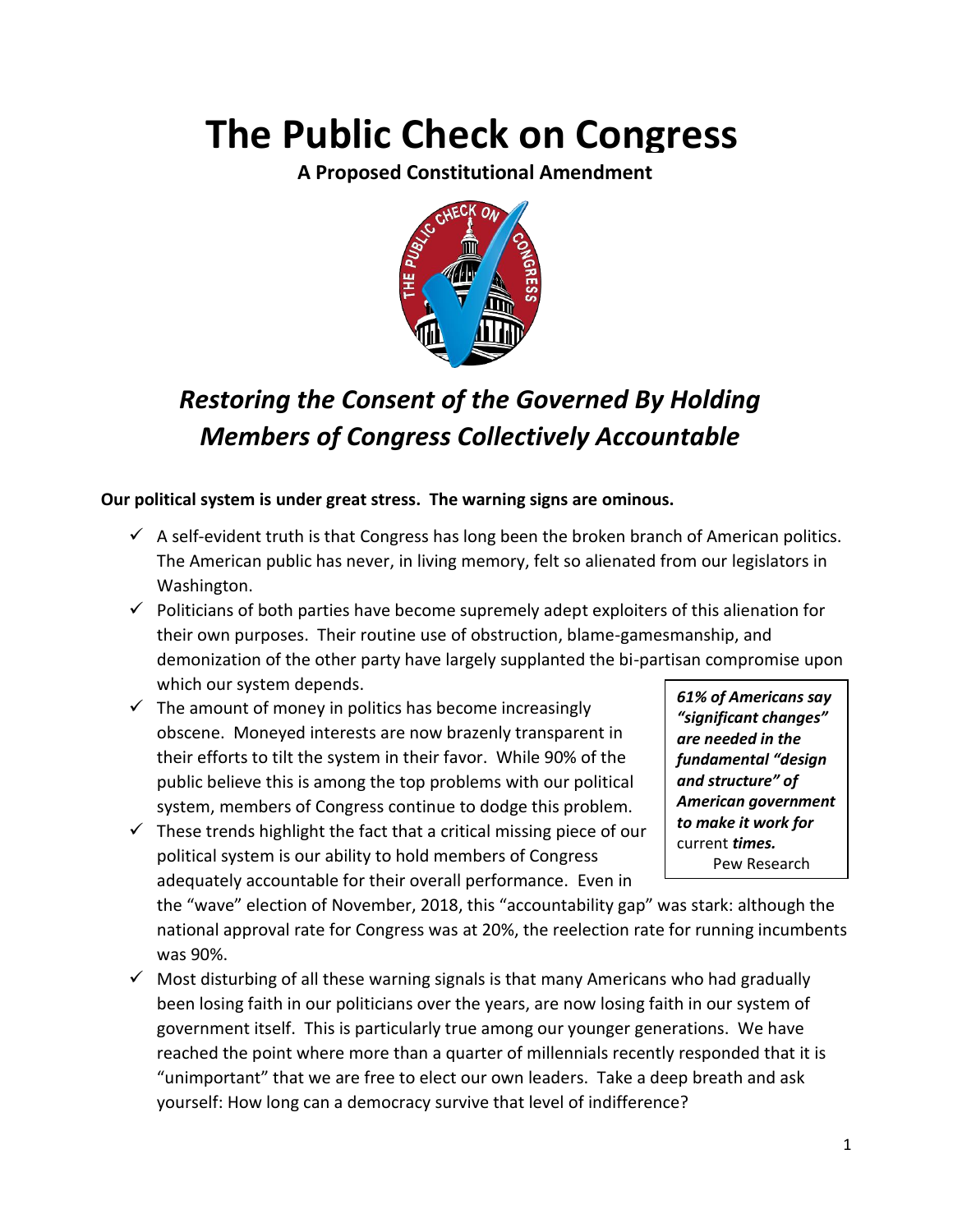#### **What do we mean by "collective accountability" for Congress?**

Let's look at it this way. Each member of Congress has two major responsibilities: first, an individual responsibility to the local district or state constituency which elected him or her; and second, a collective responsibility shared with the other members of Congress to act in the best interests of the country as a whole.

Although each member of Congress has both individual and collective responsibilities, they are held accountable through the election process only for meeting the first responsibility, to represent their individual district or state. The nation as a whole has no opportunity for holding members of Congress accountable for meeting their collective responsibility to the nation. The Public Check on Congress (PCC) would be the mechanism by which the American public could fill that accountability gap. Although such a significant structural change to our political system would require an amendment to the Constitution, a rapidly growing majority of Americans are now ready to consider such changes (see p. 1 box).

#### **What are the benefits of the Public Check on Congress (PCC)?**

- $\checkmark$  A properly constructed PCC would establish a significant penalty for the excessive partisan gridlock, gratuitous obstructionism, toxic demonization and relentless blamegamesmanship which have become the default behaviors of members of Congress over the past several decades. In their place would be a new strong incentive for Congress to compromise on legislation consistent with the national interest.
- $\checkmark$  Among the issues that would be taken up with some urgency by the newly responsive Congress would be reducing the money and special interest influence in politics; establishing immigration policies which combine effective border security with treatment of undocumented immigrants in the country with respect and dignity; striking a reasonable balance between gun rights and gun control; returning to long-forsaken principles of fiscal responsibility; reforming social security and healthcare entitlement programs consistent with long-term affordability and intergenerational fairness; and delivering responsible policies on the environment, defense spending, authorization for use of military force, executive oversight, etc.
- $\checkmark$  PCC would be constitutionally designed to occur at infrequent intervals (every 8 years in the formulation shown on p. 3.) Thus, it would oblige members of Congress to think more strategically over a much longer time horizon as they develop their legislation. They would also have to anticipate that many younger citizens who can't vote in the next local election will be able to vote in the next national PCC referendum on Congress.
- $\checkmark$  PCC would reduce the polarization in both Congress and the country. Voters would focus on issues – where we are much less divided – than on personalities where negative advertising exploits the "lesser of evils" nature of all of our current national elections.
- $\checkmark$  Here is a scenario you can imagine with PCC: the Leaders of the House and Senate Nancy and Mitch and Chuck and Kevin – standing together at the end of a PCC cycle to defend their collective record and to lay out their plans for the next cycle.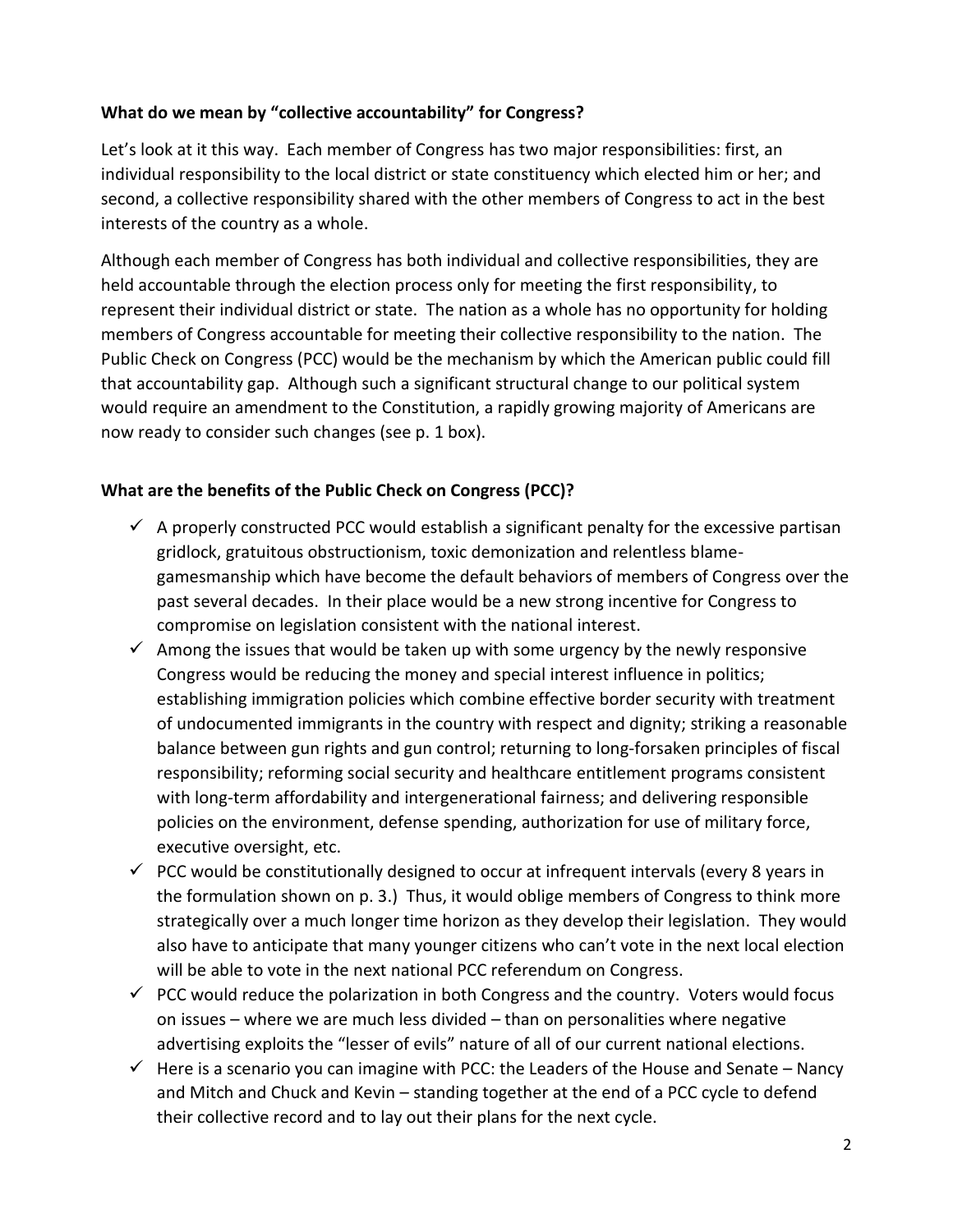#### **One Formulation for PCC**

The concept of collective accountability for Congress is new. A consensus will have to be built in support of a particular formulation to be inserted into the Constitution. Here is one formulation which can serve as a starting point for that consensus-building effort.

# *The Public Check on Congress Constitutional Amendment (Draft)*

- ✓ *A nationwide referendum on Congress's overall performance is held once every eight years. Congress needs a 35% approval rating to "pass". If this occurs, there are no further PCC procedures until the next referendum eight years later.*
- ✓ *If the approval rating is less than 35%, a second, "recall" nationwide vote is held two years later.*
- $\checkmark$  If, again, the support for Congress is below 35%, then one-third of the members of each *house of Congress – the most senior third in terms of total tenure in Congress – are to be replaced by elections held in their home districts and states by no later than the next general congressional election. They cannot run again for either house for ten years. Anyone having left Congress at any time during the prior five years is also ineligible for ten years.*
- ✓ *Eight years after the replacements are selected, the next PCC referendum is held.*

#### **There are many advantages to this version of PCC:**

- $\checkmark$  Its effectiveness is based on something near and dear to the heart of most politicians: retention of their jobs.
- $\checkmark$  It is totally non-partisan: leaders of both parties are equally at risk.
- $\checkmark$  The incentive will be broadly shared far beyond the one-third on the bubble at the end of the cycle.
- $\checkmark$  The focus on the most senior members of Congress assures that those with the most power for the longest period will exercise that power in service to the country.
- $\checkmark$  Although the consequences of recall are severe, the PCC hurdle would be a fairly easy one for Congress to cross with adequate performance. It would take two supermajority votes – separated by a two-year grace period – to recall senior members of Congress.
- $\checkmark$  Thus, PCC would be far more carrot than stick. The positive vote Congress can routinely expect would strengthen its institutional bond with the public, and provide a nationwide mandate to help it regain "first branch" status as intended by the Founders.
- $\checkmark$  There are many reasons for members of Congress themselves to support PCC. In particular, the long period before the first vote – due to the time required for ratification as well as the PCC cycle itself - is a virtual grandfathering of current members. Nonetheless, we should see a dramatic improvement in Congress early in the amendment process.